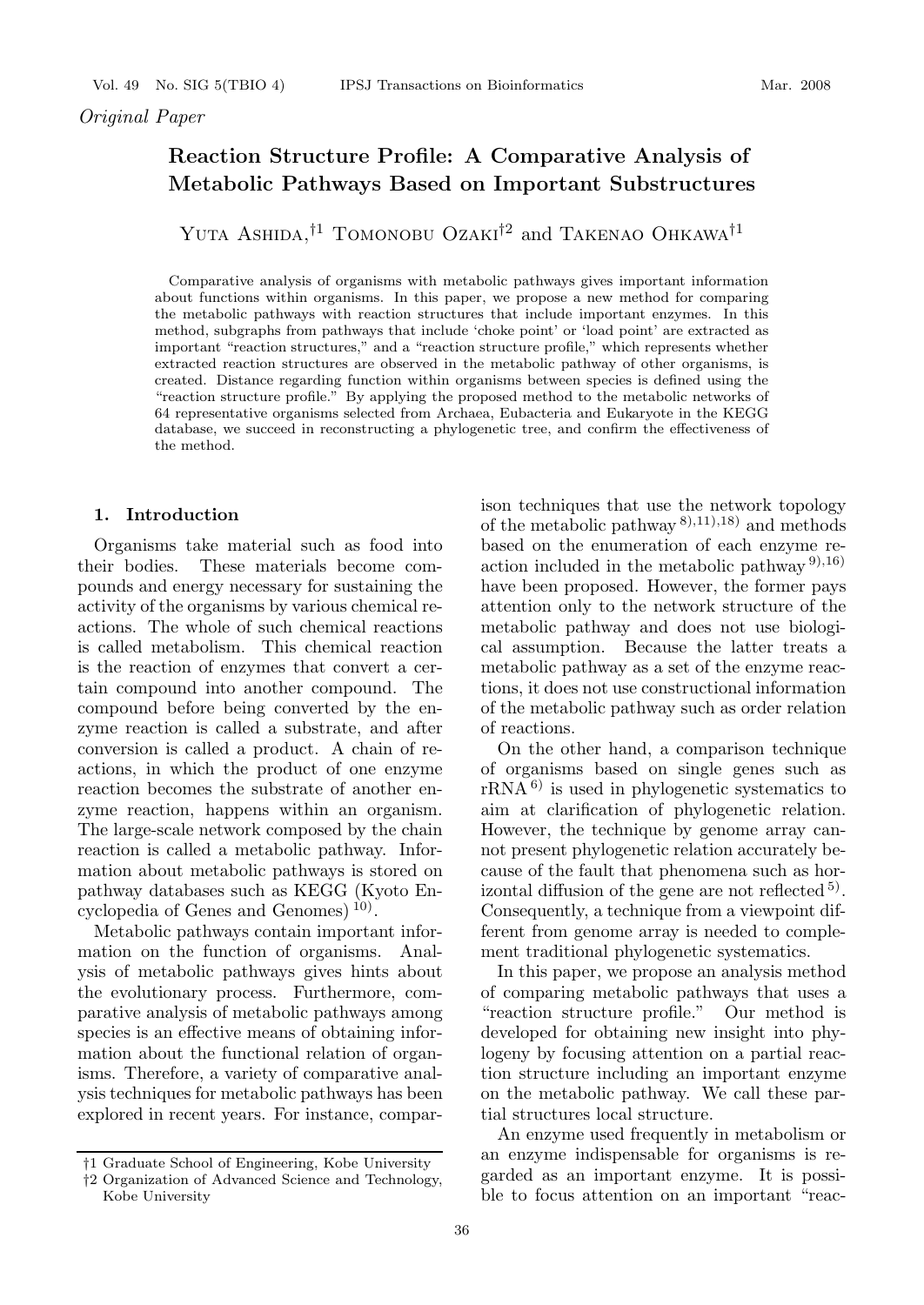tion structure" by extracting the reaction structure including important enzymes for organisms. Note that the reaction structure means a subgraph extracted from a metabolic pathway. The reaction structure profile represents how much important reaction structures overlap between organisms. Reaction structure allows treating important reaction structures as features of organisms, and phylogenetic relation of functions between species can be clarified.

This paper is organized as follows. Section 2 discusses related research. The proposed method is described in Section 3, and Section 4 presents results obtained using the proposed method in an actual comparison of metabolic pathways. Finally, Section 5 summarizes problems and future works.

### **2. Related Work**

An early study of comparison of pathways has been done by June, et al.  $11$ ). In their method, a metabolic pathway is expressed in a directed graph in which each node and edge represent enzyme and compound respectively. The similarity in the network structure of the metabolic pathway is calculated by using the exponential graph kernel. However, this method pays attention only to a global network structure of the metabolic pathway. Thus, local structural features of metabolic pathway are not considered.

One such method is that proposed by Tohsato 16). Metabolic pathways are handled as sets of enzyme reactions. Based on the presence or absence of metabolic reactions, the metabolic pathway of an organism is represented by a bit string comprised of the digits "1" and "0", called the "reaction profile." The similarity between organisms is evaluated by comparing reaction profile strings. However, her method has the problem in the point that structural information of the metabolic pathway is not considered.

José also proposed a method for comparison of pathways<sup>2)</sup>. In José's method, metabolic pathways are compared via pseudo-alignment. Pseudo-alignment is a mapping of each reaction in one pathway to the most similar reaction in another pathway. Similarity between reactions is computed with enzyme and compound similarity. Enzyme similarity is chosen from hierarchical, information content and gene ontology similarity, and compound similarity is denoted as '1' or '0' representing identical or distinct respectively. José's method focuses on each enzyme reaction, enzyme, and compounds related to that reaction. On this point, José's method differs from our method.

In addition, there are pathway alignment methods to find approximate pathways of the query pathway  $12$  and pathway analysis with three alternative comparative methods  $3^{\circ}$ . They relate to our method in that the former can find approximate substructures of metabolic pathways and the latter can compare metabolic pathways from various perspectives.

## **3. Comparative Analysis with Reaction Structure Profile**

Metabolism bears a function within an organism. Functions within an organism are different depending on features of the organism such as diet and environment. Thus, metabolic pathways that express the process of metabolism with a network have a structure peculiar to each organism and represent a feature of the organism. Hence, metabolic pathways allow comparison of functions among species. The distance between organisms is calculated based on the feature extracted from the metabolic pathway. Then, phylogenic relation on the function of the organism can be clarified by hierarchical clustering  $\frac{7}{2}$ .

Some enzymes are indispensable to certain organisms or are used frequently during metabolism in metabolic pathways. For instance, the enzyme adenine phosphoribosyltransferase (EC:2.4.2.7) works in the purine metabolism of Homo sapiens. If this enzyme is missing, adenine phosphoribosyltransferase deficiency is caused. Therefore, EC:2.4.2.7 is indispensable and an important enzyme for Homo sapiens. The structure of metabolism related to this important enzyme is represented as a subgraph including the enzyme.

We call the subgraph on metabolic pathways a "reaction structure." Furthermore, we regard reaction structures that include important enzymes as important reaction structures. An example of an extracted reaction structure is shown in **Fig. 1**. We assume a metabolic pathway to be an undirected graph whose node is the enzyme. The metabolic pathway in Fig. 1



**Fig. 1** An example of reaction structure extraction.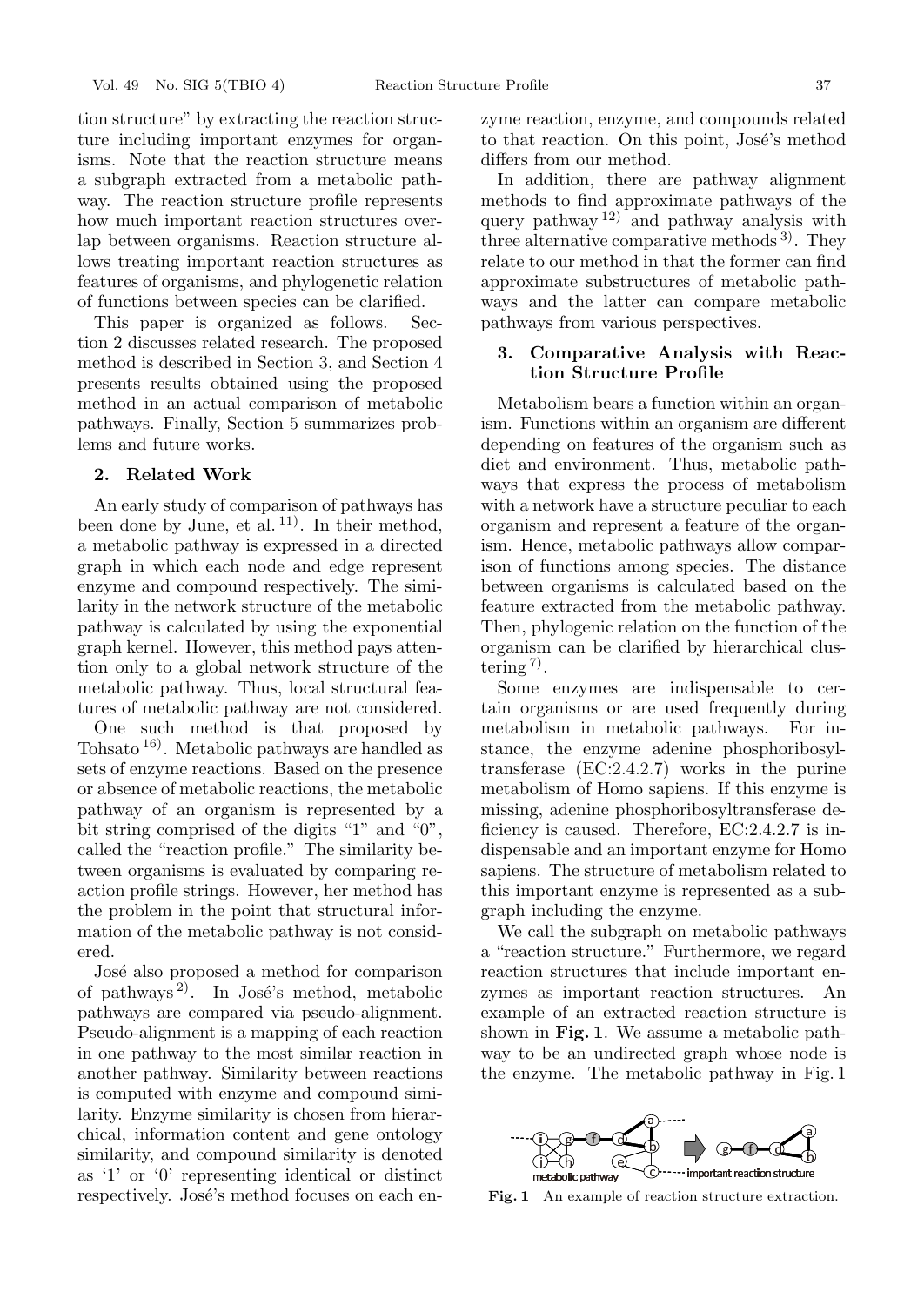

**Fig. 2** The procedure for comparative analysis with reaction structure profile.

shows the surroundings of the "reference enzyme" (node f) of the metabolic pathway and the broken line is an edge connected with the node that isn't shown in this figure. The reaction structure connected in the heavy line is one example of important reaction structures being extracted. More than one reaction structure is actually extracted from one reference enzyme.

To calculate the distance between organisms, we extract important reaction structures, and calculate the "reaction structure profile," which represents how many important reaction structures overlap between metabolic pathways of different organisms. Distance between organisms is evaluated based on the reaction structure profiles. This procedure is applied with all combinations of organisms to get a distance matrix that is used for hierarchical clustering. The overall flow of the proposed method is shown in **Fig. 2**.

#### **3.1 Reaction Structure Profile**

The surrounding part that includes important enzymes shows the flow of metabolism related to the important enzyme. Such a part on the metabolic pathway is preserved during the process of evolution. Many of such parts exist between different species without substantial change. Therefore, they become good indices for comparisons between species. Organisms that are closely related phylogeneticly have important parts of their metabolic pathways in common. On the other hand, distant organisms have little. Reaction structure profiles focus on important substructures of metabolic pathways.

Then, to facilitate reaction structure extraction, we extract reaction structures including an important enzyme for the organism. A reaction structure including an important enzyme is an important part for an organism and is sure to influence evolution greatly. To treat this important reaction structure as a feature of a function, we construct a reaction structure profile.

Note that, only reaction structures that contain an important enzyme will be used. Therefore, the reaction that was not important but peculiar could be ignored. However, our method will be available because important reaction structures tend to be conserved during the process of evolution as I have already stated.

#### **3.2 Reference Enzyme Search**

It is necessary to decide a reference point where extraction of important reaction structure starts from. We call such a point the "ref-<br>erence enzyme." We use the search method We use the search method of 'load point' and 'choke point' that Syed, et al. 14) proposed for determining the reference enzyme.

The 'load point' is an enzyme that concentrates the shortest path obtained from the combination of all enzymes on the metabolic pathway and is used a lot in metabolism. Then, the 'load value' of a certain enzyme is decided depending on the number of enzymes that are adjacent to that enzyme and on the shortest path that passes that enzyme. The enzyme that has high a 'load value' is defined as a 'load point.' The 'load value' is defined as follows <sup>14)</sup>.

$$
L_m = \ln\left[\frac{p_m/k_m}{\sum_{i=1}^M p_i/\sum_{i=1}^M k_i}\right],
$$
  

$$
(-\infty < L_m < \infty)
$$
 (1)

where *M* means the number of enzymes on the metabolic pathway,  $p_m$  represents the number of shortest paths that contain enzyme *m*, *k*<sup>m</sup> means the number of enzymes adjacent to enzyme *m* on the metabolic pathway.

On the other hand, the 'choke point' is an en-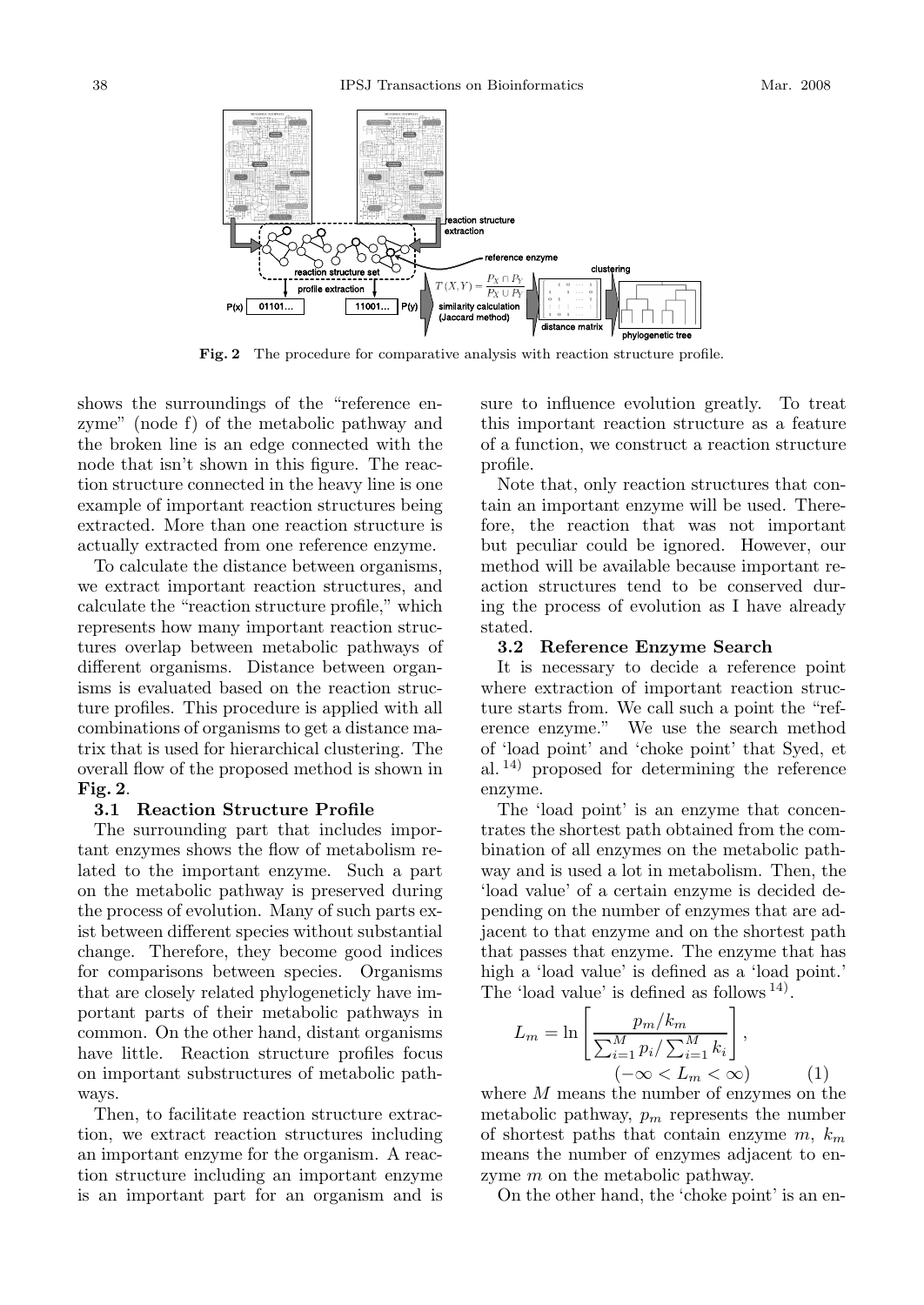



**Fig. 3** Example of 'choke point' and 'load point'.

zyme whose loss affects the maintenance of life. The shortest path that has many 'load points' plays a big role in metabolism. The enzyme on which a lot of such shortest paths pass is especially important for the organism. Thus, if a lot of 'load points' exist on the shortest path that passes a certain enzyme, the enzyme is assumed to be a 'choke point.' The number of 'load points' existing on the shortest path that passes a certain enzyme is the 'choke value.' In this paper, we defined 'choke point' as the top five enzymes that have a high 'choke value.'

In **Fig. 3** for example, gray node 'f' becomes a 'choke point.' The shortest path that links nodes included in part B to the node included in part A must pass node 'f.' Therefore, the number of 'load points' on the shortest path that passes node 'f' is large. If enzyme 'f' is lost, the flow of metabolism that connects part A to part B is severed.

The tool for searching this 'load point' and 'choke point' is provided as a part of the function of the Pathway Hunter Tool<sup>13)</sup>, which is available to the public on the Web<sup> $*1$ </sup>. In our method, we extract a 'choke point' with the Pathway Hunter Tool and use it as the reference enzyme.

## **3.3 Construction of Reaction Structure Profile**

First of all, important enzymes, namely the reference enzymes, are retrieved on the metabolic pathway. Then, all reaction structures that have an exactly constant number of nodes are extracted within a range that is reachable in a specific number of steps from the reference point enzyme. If we employ a small number as the number of nodes in a reaction structure to be obtained, the number of extracted reaction structures is too great to specify a feature of the organism. The importance of a reaction structure lessens if the number of nodes is large. Moreover, when the number of steps from the reference enzyme is large, even an enzyme far from the reference enzyme is included in a reaction structure, and the importance of the reaction structure lessens. However, it is difficult to determine these parameters on ahead. Therefore, we decide the number of nodes and the number of steps from the reference enzyme by a preliminary experiment.

Let  $G_O$  and  $G_{O'}$  be sets of important reaction structures extracted from organisms *O* and  $O'$ . Then, set union  $R\{O, O'\}$  of the important reaction structure extracted from these two organisms is denoted by  $R\{O, O'\} = G_O \cup G_{O'} =$  $\{r_1, r_2, \cdots, r_n\}.$ 

The reaction structure profile to  $O'$  of  $O$ shows whether reaction structures included in *R*{*O, O*- } exist on the metabolic pathways of *O* by a multi-dimensional vector, and is defined as follows.

$$
P_o\{O'\} = [p_{o1} \ p_{o2} \ \cdots \ p_{on}]
$$
  
\n
$$
\begin{cases}\np_{oi} = 1 & (r_i \le N_O) \\
p_{oi} = 0 & \text{otherwise}\n\end{cases} (1 \le i \le n) (2)
$$

 $P_o\{O'\}$  denotes the reaction structure profile to *O*' of *O* because they contain reference enzymes.  $r_i \preceq N_O$  means reaction structure  $r_i (1 \leq i \leq n)$  is included on metabolic pathway  $N_O$  of organism  $O$ .

The examples of reaction structures are shown in **Fig. 4**. Each node is an enzyme, the gray one is a reference enzyme. A reaction

<sup>-</sup>1 http://pht.tu-bs.de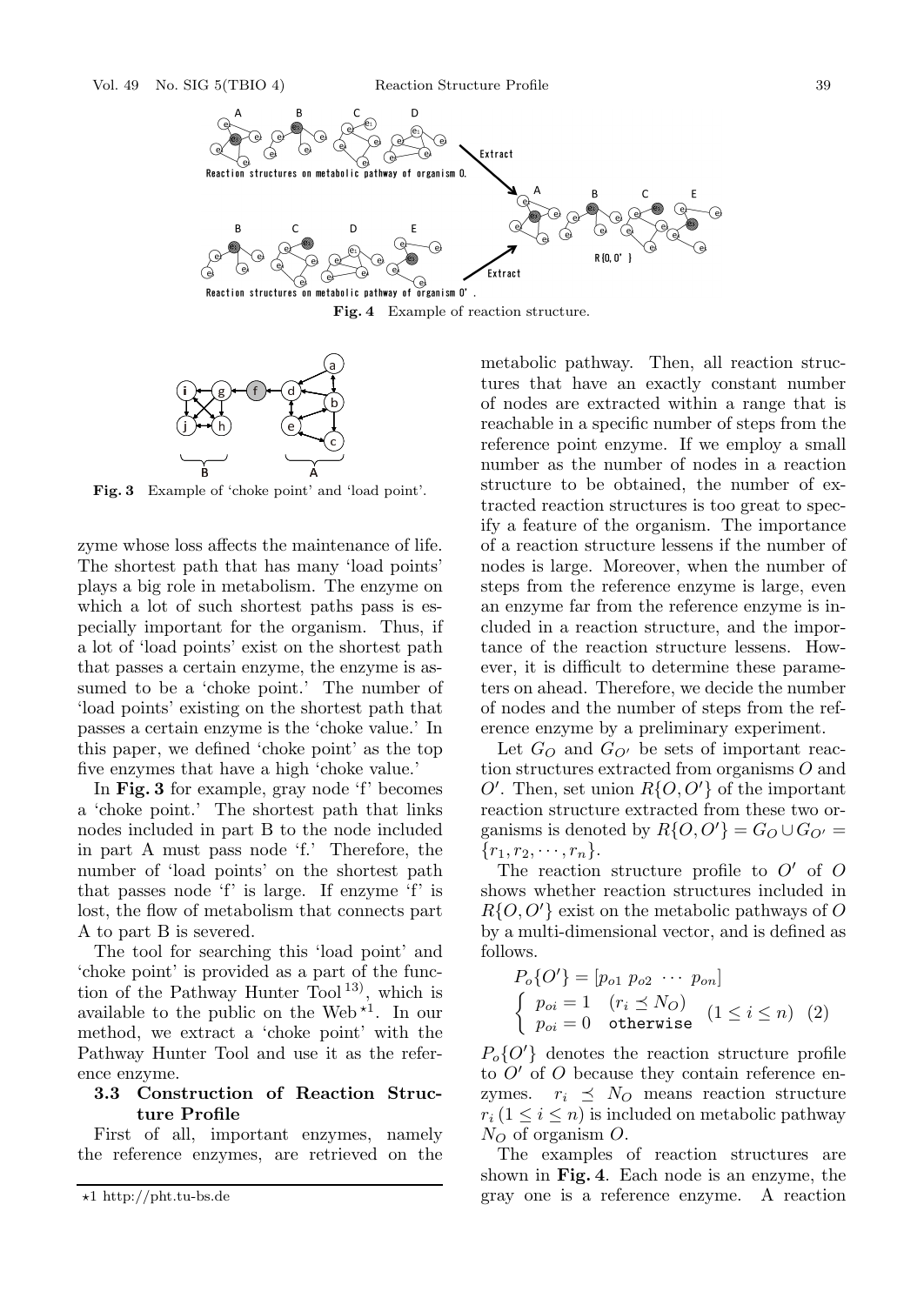structure that has no reference enzyme is not an important reaction structure. For instance, it is assumed that organism *O* has four reaction structures A, B, C, and D in Fig. 4 on the metabolic pathway, and  $O'$  has B, C, D, and E on the metabolic pathway. Then, A and B are extracted as important reaction structures for *O*, and B, C, and E are extracted as important for *O*- . Although D appears in both *O* and  $O'$ , D isn't included in  $R\{O, O'\}$  because D is not important reaction structure for *O* and *O'*. Therefore,  $R\{O,O'\}$  is  $\{A,B,C,E\}$  and reaction structure profiles between these two organisms are specified as follows,  $P_O{O'} = [1 1 1 0],$  $P_{O'}\{O\} = [0 1 1 1].$ 

#### **3.4 Distance between Organisms**

The similarity between *X* and *Y* , denoted as  $T(X, Y)$ , is defined according to the Jaccard coefficient measure as follows.

$$
T(X,Y) = \frac{P_X\{Y\} \otimes P_Y\{X\}}{P_X\{Y\} \oplus P_Y\{X\}}
$$

$$
= \frac{N_z}{N_x + N_y - Nz}
$$
(3)

where  $N_x$  and  $N_y$  are the number of occurrences of '1' in reaction structure profiles  $P_X\{Y\}$  and  $P_Y\{X\}$  respectively.  $N_z$  is the occurrence of '1' in both  $P_X\{Y\}$  and  $P_Y\{X\}$ . The value of  $T(X, Y)$  is always between 0 and 1. The nearer to 1 the value is, the higher the degree of similarity between two reaction structure profiles is, and the nearer to 0 the value is, the lower the degree of similarity between two reaction structure profiles is.

In the example of the previous section, reaction structure profiles between two organ- $\lim_{D \to \infty}$  are  $P_O\{O'\}$  = [1 1 1 0],  $P_{O'}\{O\}$  = [0 1 1 1], and then the similarity is calculated as  $T(0,0') = \frac{2}{4} = 0.5.$ 

 $D(X, Y)$ , distance between *X* and *Y*, is defined as follows.

$$
D(X,Y) = 1 - T(X,Y) \tag{4}
$$

#### **4. Experiment**

To confirm the effectiveness of the proposed method, we conducted an experiment for comparative analysis of metabolic pathways among species.

Conventional phylogeny with rRNA sequence analysis has the possibility to include mistakes. However, conventional is established in large part. Therefore, in this paper, we use conventional phylogenetic tree in NCBI taxonomy, and define that construction of phylogenetic tree which is similar to conventional phylogenetic tree is worthwhile. Our goal isn't reconstruction of conventional phylogenetic tree. However, the method which can reconstruct phylogenetic tree from metabolic pathway will be available for phylogenetic analysis of unknown organisms.

Sixty-four organisms used in the experiment are shown in **Table 1**. We calculated the distance by using reaction structure profiles regarding all combinations of organisms used for the comparison and constructed a phylogenetic tree by hierarchical clustering. We used the 'choke points' as reference enzymes in the experiments. Clustering and construction of the phylogenetic tree were done with statistical processing software R ver.2.4.1. We used the furthest neighbor method for clustering in consideration of preliminary experiments and the feature of clustering methods.

First, we did a preliminary experiment to show that numeric settings of the number of nodes and the number of steps from the reference enzyme for extracting reaction structures were suitable. We show the comparative analysis only in Archaea changing each numerical value in **Fig. 5**. In (a) and (b), we configure the number of nodes to 5. Then we set the number of steps from the reference enzyme of (a) to 5 and the number of steps from the reference enzyme of  $(b)$  to 2. In  $(c)$  and  $(d)$ , the number of steps from the reference enzyme is set to 3, and the number of nodes of (c) is set 3 and the number of nodes of (d) is set to 7. In (e), the number of steps from the reference enzyme is set to 3 and the number of nodes is set to 5.

As a result, organisms of Crenarchaeota and Euryarchaeota are classified the most similarly to NCBI taxonomy in (e). To construct a phylogenetic tree that complements conventional phylogeny, we set the number of steps from the reference enzyme to 3 and the number of nodes to 5.

Next, we constructed a phylogenetic tree based on random chosen reaction structure to confirm effectiveness of focusing important reaction structure (**Fig. 6**). We use random chosen enzymes as reference enzyme. In Fig. 6, Crenarchaeota and Euryarchaeota aren't classified at all. Thus, availability to use important reaction structure is confirmed.

Then we constructed a phylogenetic tree in three domains. The result is shown in **Fig. 7**. Most organisms are divided into three domains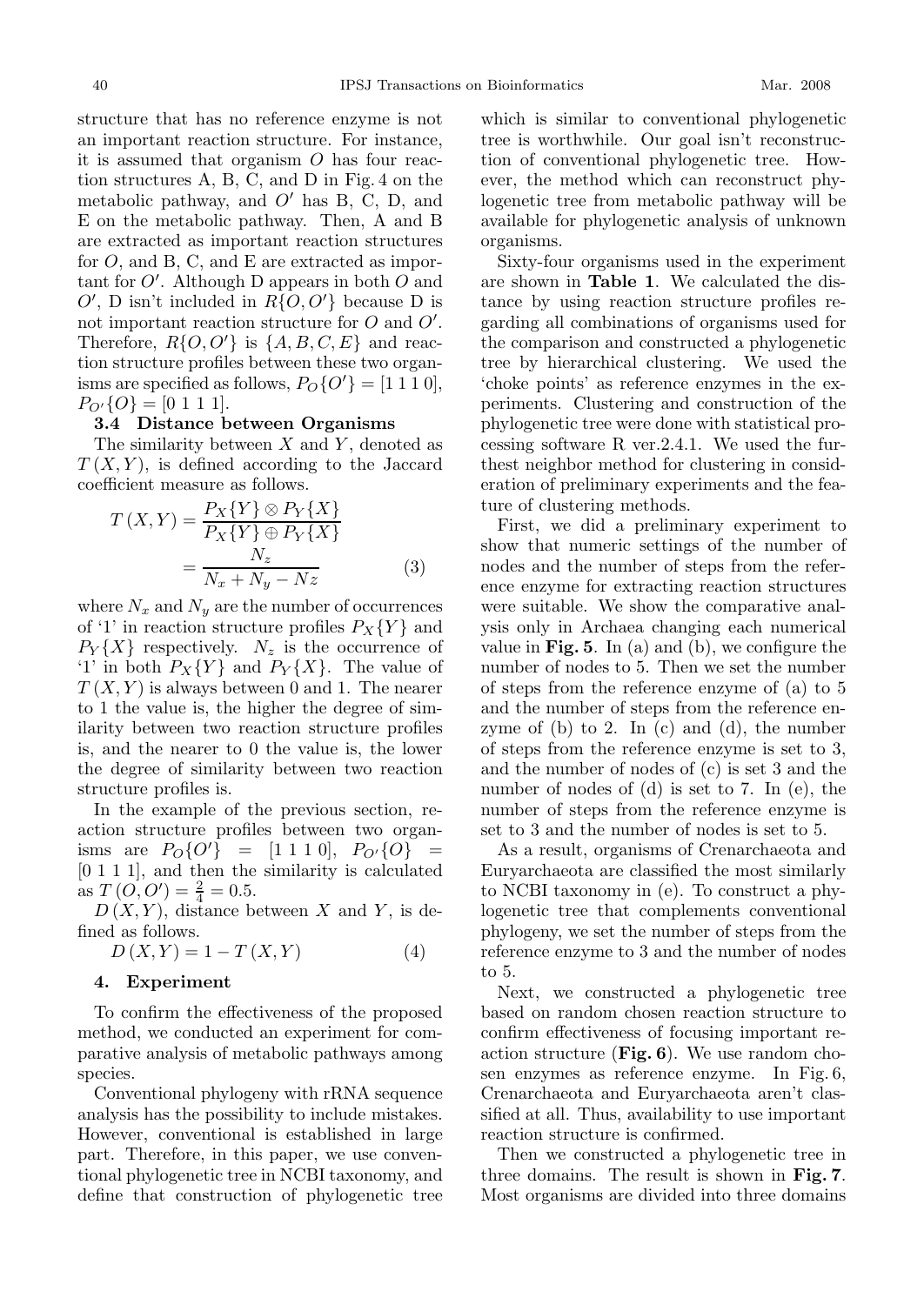**Table 1** The 64 organisms included in the phylogenetic analysis. Full scientific names were abbreviated into three character notation (Abbr.) and their domain information<sup>17)</sup> in phylogeny were also represented.

| Abbr.             | Organism                             | Abbr.           | Organism                           |  |
|-------------------|--------------------------------------|-----------------|------------------------------------|--|
| Domain:Archaea    |                                      |                 |                                    |  |
| hal               | Halobacterium sp.                    | lla.            | Lactococcus lactis                 |  |
| mac               | Methanosarcina acetivorans           | lmo             | Listeria monocytogenes             |  |
| mja               | Methanococcus jannaschii             | mlo             | Mesorhizobium loti                 |  |
| mma               | Methanosarcina mazei                 | nma             | Neisseria meningitidis serogroup A |  |
| mth               | Methanobacterium thermoautotrophicum | nme             | Neisseria meningitidis serogroup B |  |
| pab               | Pyrococcus abyssi                    | oih             | Oceanobacillus iheyensis           |  |
| pai               | Pyrobaculum aerophilum               | pae             | Pseudomonas aeruginosa             |  |
| pfu               | Pyrococcus furiosus                  | pmu             | Pasteurella multocida              |  |
| pho               | Pyrococcus horikoshii                | rso             | Ralstonia solanacearum             |  |
| SSO               | Sulfolobus solfataricus              | sam             | Staphylococcus aureus MW2          |  |
| sto               | Sulfolobus tokodaii                  | sau             | Staphylococcus aureus N315         |  |
| tac               | Thermoplasma acidophilum             | sav             | Staphylococcus aureus Mu50         |  |
| tvo               | Thermoplasma volcanium               | sco             | Streptomyces coelicolor            |  |
| Domain:Eubacteria |                                      | sme             | Sinorhizobium meliloti             |  |
| aae               | Aquifex aerolicus                    | spg             | Streptococcus pyogenes M3          |  |
| atc               | Agrobacterium tumefaciens C58 Cereon | spm             | Streptococcus pyogenes M18         |  |
| atu               | Agrobacterium tumefaciens C58 UWash  | spy             | Streptococcus pyogenes             |  |
| bme               | Brucella melitensis                  | stm             | Salmonella typhimurium             |  |
| cac               | Clostridium acetobutylicum           | sty             | Salmonella typhi                   |  |
| ccr               | Caulobacter crescentus               | $_{\text{tma}}$ | Thermotoga maritima                |  |
| cje               | Campylobacter jejuni                 | tte             | Thermoanaerobacter tengcongensis   |  |
| cpe               | Clostridium perfringens              | vch             | Vibrio cholerae                    |  |
| cte               | Chlorobium tepidum                   | xac             | Xanthomonas axonopodis             |  |
| $_{\rm dra}$      | Deinococcus radiodurans              | XCC             | Xanthomonas campestris             |  |
| ece               | Escherichia coli O157 EDL933         |                 | Domain: Eukaryote                  |  |
| ecj               | Escherichia coli K-12 W3110          | $_{\rm ath}$    | Arabidopsis thaliana               |  |
| eco               | Escherichia coli K-12 MG1655         | cel             | Caenorhabditis elegans             |  |
| ecs               | Escherichia coli O157 sakai          | dme             | Drosophila melanogaster            |  |
| fnu               | Fusobacterium nucleatum              | hsa.            | Homo sapiens                       |  |
| hin               | Haemophilus influenzae               | mmu             | Mus musculus                       |  |
| hpj               | Helicobacter pylori J99              | rno             | Rattus norvegicus                  |  |
| hpy               | Helicobacter pylori 26695            | sce             | Saccharomyces cerevisiae           |  |
| lin               | Listeria innocua                     | spo             | Schizosaccharomyces pombe          |  |

(Archaea, Eubacteria, and Eukaryote). This result shows that the three domain theory that C. R. Woese advocated  $17$  is supported from the viewpoint of metabolic function. Moreover, the cluster of Eubacteria is divided early, and Archaea and Eukaryote are divided into another cluster afterwards. This supports the hypothesis that organisms first divided into Eubacteria and Archaea 5), and Eukaryote evolved from Archaea.

#### **4.1 Discussion**

By experiment in three domains, it turns out that a phylogenetic tree that is similar to the conventional phylogenetic tree  $*1$  is constructed with the proposed method. The conventional phylogenetic tree is based on biological assumptions such as the similarity of phenotype. Therefore, the phylogenetic tree constructed with our method has a small part different from biological assumption, and was able to show phylogenetic relation on function not deriving from biological assumption.

However, there is a part that is greatly derived from biological assumption in particular. In Fig. 7, Aquifex aerolicus of Eubacteria and Arabidopsis thaliana (ath) of Eukaryote are included in the cluster of Archaea. Such a part contradicts the biological assumption. We think this problem may be due to lack of data in the pathway database. Not only the metabolic pathway, but information on organisms is not complete and a lot of information is insufficient  $(1), (4)$ . If data concerning the enzyme chosen as a reference enzyme is imperfect, none of the reaction structure is extracted from the reference enzyme. Such a case was frequently caused while in the actual experiment. As a result, the reaction structure profile becomes imperfect.

<sup>-</sup>1 NCBI Taxonomy [http://www.ncbi.nlm.nih.gov/ Taxonomy/]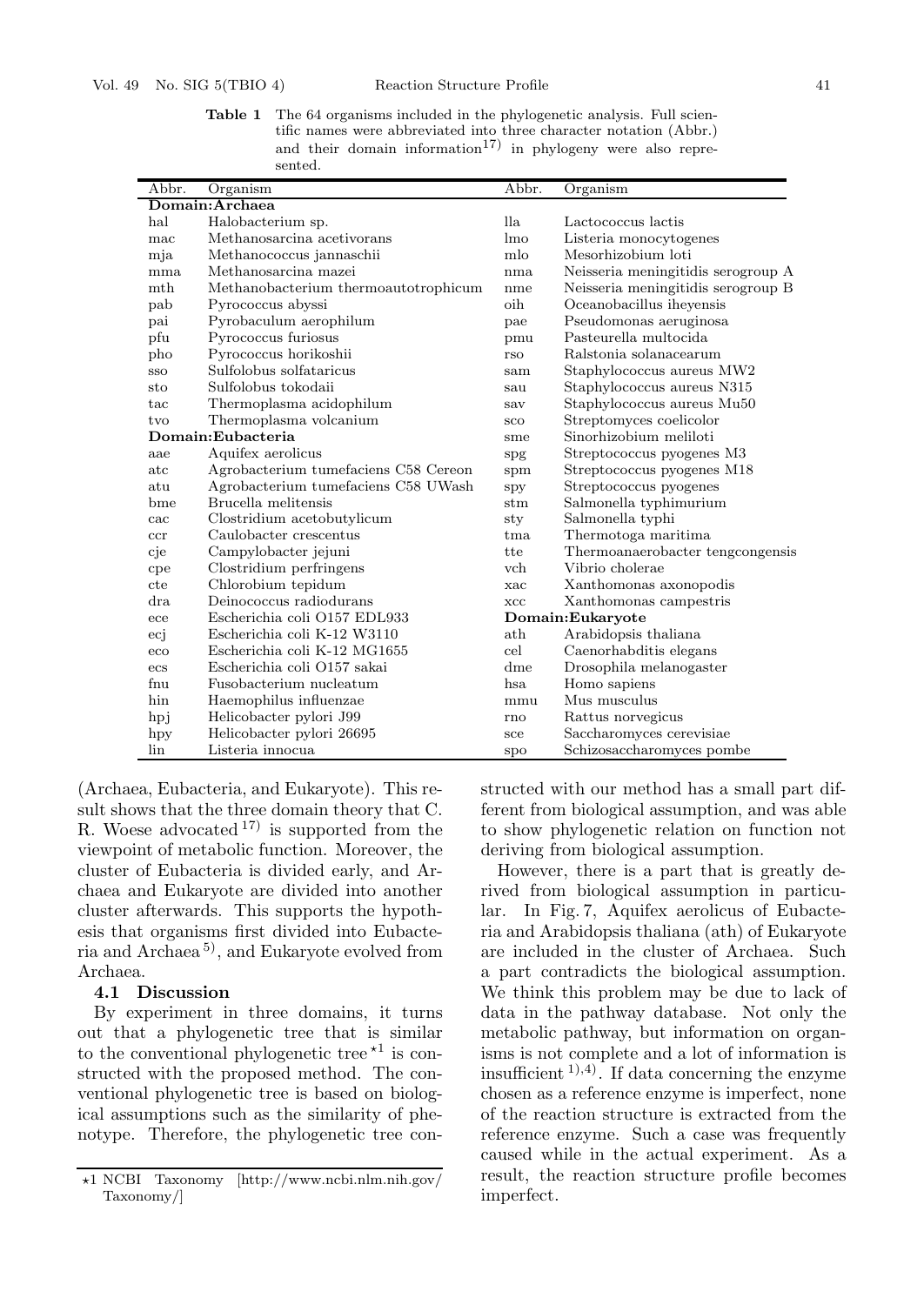

## **4.2 Comparison with Related Works**

We use the NCBI taxonomy tree as the gold standard in comparison with related works. To compare our method with other method, we use the second cousins similarity to NCBI taxonomy, but it is necessary to note that datasets of organisms used in each method are not identical.

The second cousins similarity  $15$  is similarity between trees based on second cousin pairs. A sibling is a cousin of degree 0, a nephew is a cousin of degree 0.5, a first cousin is a cousin of degree 1 and so on.

The second cousins similarity to NCBI taxonomy of the phylogenetic tree based on our method in Fig. 7 is 0*.*2102426.

The method of June, et al.<sup>11)</sup> completely classifies three domains in more organisms in comparison with our experiments. Moreover, the method reproduces three domain theory from the viewpoint of function as well as the proposed method does. However, the method doesn't reproduce the hypothesis<sup>5)</sup> that Eukaryote evolved from Archaea.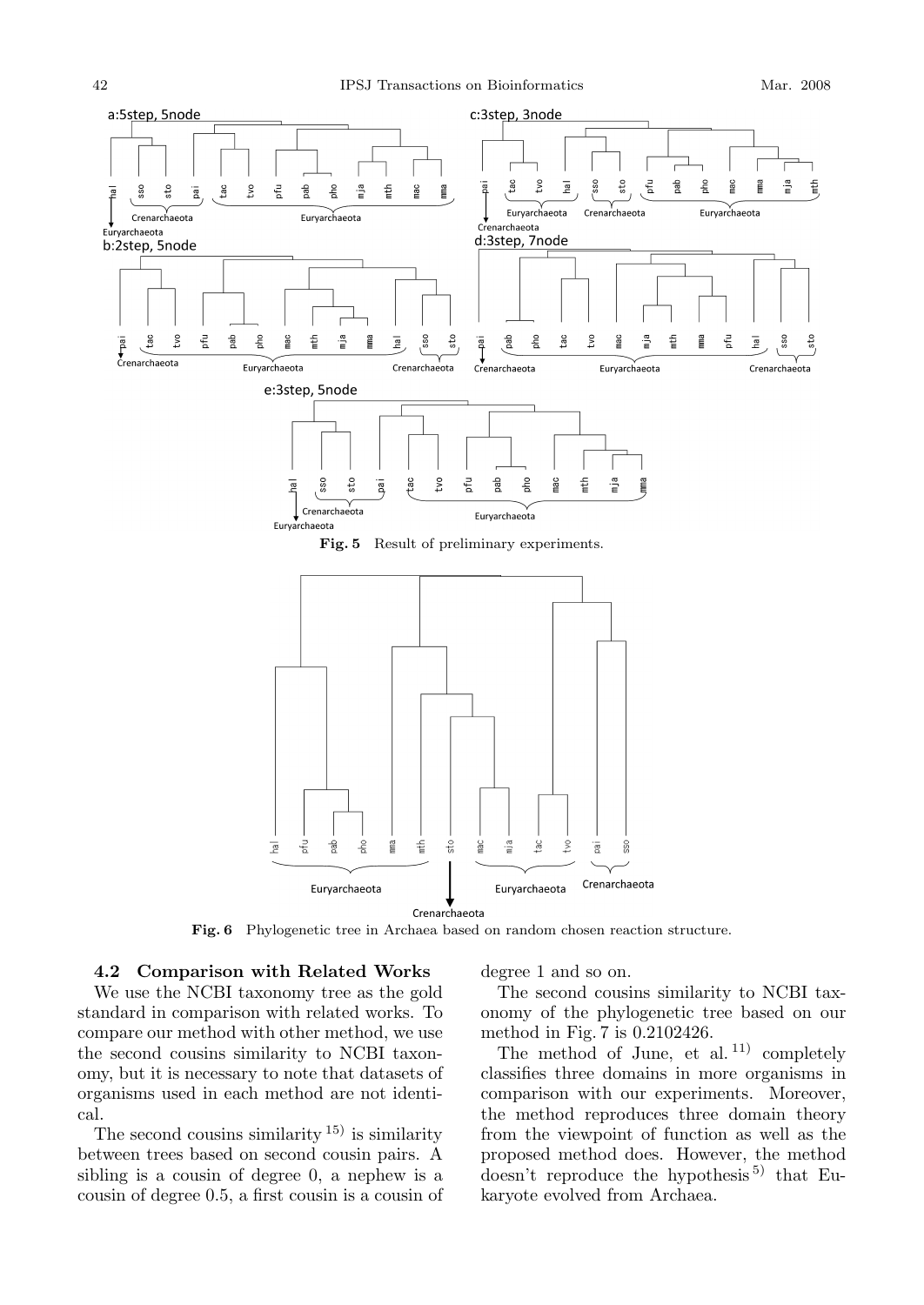

**Fig. 7** Phylogenetic tree from 64 organisms.

The proposed method is a little inferior to the method in the domain classification in all domains. However, the second cousins similarity to NCBI taxonomy of the phylogenetic tree based on the method of June, et al.  $11$ ) is 0*.*1792829. Thus, the proposed method is near a conventional phylogeny on the classification in the domain and better than the method in that the proposed technique supplements conventional phylogeny. Moreover, on the point of reproducing the hypothesis that Eukaryote evolved from Archaea<sup>5)</sup>, the proposed method captures a feature of function more effectively and is able to derive phylogenetic relation on function among species.

The proposed method is better than the method by Tohsato<sup>16)</sup> in classifying three domains with more organisms. Moreover, the method by Tohsato doesn't reproduce hypothe- $\sin^{5}$ . However, the second cousins similarity to NCBI taxonomy of the phylogenetic tree based on method of Tohsato<sup>16</sup>) is  $0.2458101$ .

In common to all results of these three methods, the classification of Eubacteria isn't made well. This is because organisms included in Eubacteria are numerous and have highly varied metabolic systems.

Moreover, 'sso' and 'sto,' which are Crenarchaeota, and 'hal,' which is Euryarcheaota, are classified into the vicinity by a lot of experiment results including an existing method. For these reasons, it can be predicted that 'hal,' 'sso' and 'sto' have a very similar structure in an important metabolic part.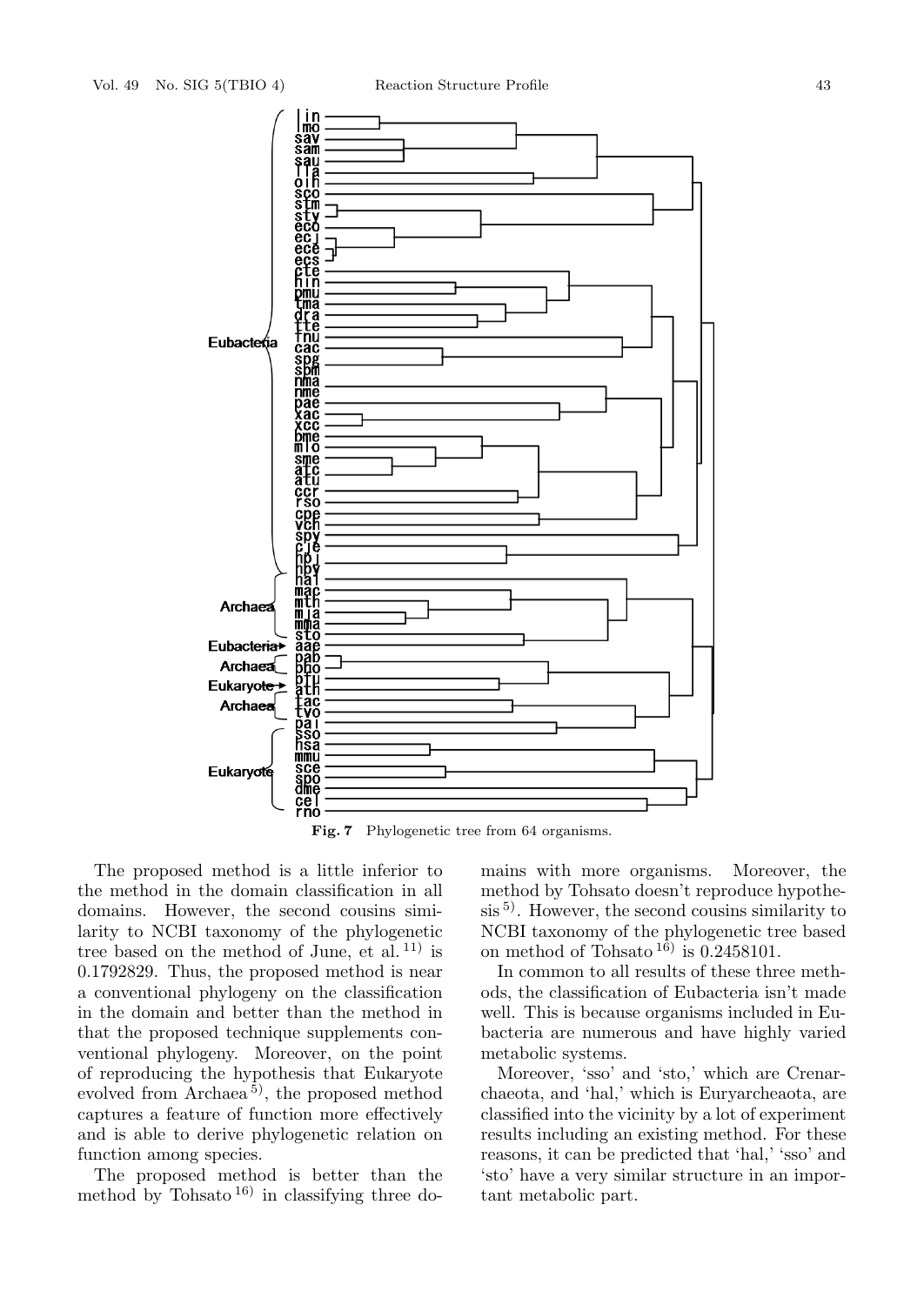#### **5. Conclusion**

In this paper, we proposed a method for effective extraction of features on function by making reaction structure profiles that paid attention to an important reaction structure on the metabolic pathway. Phylogenetic relation on function was able to be derived without contradicting biological assumption by using reaction structure profiles. Moreover, the proposed method was able to reproduce the three domain theory in which organisms are generally classified into three domains (Archaea, Eubacteria, and Eukaryote) and the hypothesis that organisms first divided into Archaea and Eubacteria, and Eukaryote evolved from Archaea from the viewpoint of the function, which is not reproduced in preceding research. We used the NCBI taxonomy tree as the gold standard, but our goal is to calculate similarity between organisms on important reaction structures and to compliment the conventional phylogenetic tree, not to reconstruct it. Our method constructed an approximate phylogenetic tree, not an identical one. Thus, our method has the possibility to complement conventional phylogeny.

As future work, it is possible to limit metabolic pathways used for the comparison analysis to a specific metabolic system, and to change the metabolic system gradually. In the current method, all metabolic pathways are used. However, there are metabolic systems (such as the glycolytic system) that are developed in all organisms and those (such as metabolic systems that are related to photosynthesis) that are developed only in specific groups of organisms. It can be thought that it is possible to obtain good results on domain classification if we limit the metabolic system to the former  $3$ . It is possible to obtain good results on classification within domain if we limit it to the latter. The feature on function is captured by changing the metabolic part for the purpose of classification, and phylogenetic relation on function can be shown more effectively.

#### **References**

- 1) Clemente, J.C., Satou, K. and Valiente, G.: Finding Conserved and Non-Conserved Reactions Using a Metabolic Pathway Alignment Algorithm, *Genome Informatics*, Vol.17, No.2, pp.46–56 (2006).
- 2) Clemente, J.C., Satou, K. and Valiente, G.: Phylogenetic reconstruction from non-genomic

data, *Bioinformatics*, Vol.23, pp.e110–e115 (2006).

- 3) Dandekar, T., Schuster, S., Snel, B., Huynen, M. and Bork, P.: Pathway alignment: Application to the comparative analysis of glycolytic enzymes, *Biochemical Journal*, Vol.343, pp.115–124 (1999).
- 4) Félix, L. and Valiente, G.: Validation of metabolic pathway databases based on chemical substructure search, *Biomolecular Engineering*, Vol.24, pp.327–335 (2007).
- 5) Feng, D.F., Cho, G. and Doolittle, R.F.: Determining divergence times with a protein clock: update and reevalution, *Proc. National Academy of Science of USA*, Vol.94, pp.13028– 13033 (1997).
- 6) Fitch, W.M. and Margoliash, E.: Construction of phylogenetic trees, *Science*, Vol.155, No.3760, pp.279–284 (1967).
- 7) Forst, C.V. and Schulten, K.: Phylogenetic analysis of metabolic pathways, *Journal of Molecular evolution*, Vol.52, No.6, pp.471–489 (2001).
- 8) Heymans, M. and Singh, A.K.: Deriving phylogenetic trees from the similarity analysis of metabolic pathways, *Binformatics*, Vol.19, pp.i138–i146 (2003).
- 9) Hong, S.H., Kim, T.Y. and Lee, S.Y.: Optimal Auction Design, *Phylogenetic analysis based on genome-scale metabolic pathway reaction content*, Vol.65, pp.203–210 (2004).
- 10) Kanehisa, M., Goto, S., Kawashima, S., Okuno, Y. and Hattori, M.: The KEGG resource for deciphering the genome, *Nucleic Acids Reserch*, Vol.32, pp.D277–D280 (2004).
- 11) Oh, S.J., Joung, J.G., Chang, J.H. and Zhang, B.T.: Construction of phylogenetic trees by kernel-based comparative analysis of metabolic networks, *BMC Bioinformatics*, Vol.7, No.284, pp.1471–2105 (2006).
- 12) Pinter, R.Y., Rokhlenko., O., Yeger-Lottrm, E. and Ziv-Ukelson, M.: Alignment of metabolic pathways, *Bioinformatics*, Vol.21, No.16, pp.3401–3408 (2005).
- 13) Rahman, S.A., Advani, P., Schunk, R., Schrader, R. and Schomburg, D.: Metabolic pathway analysis web service (Pathway Hunter Tool at CUBIC), *Bioinformatics*, Vol.21, No.7, pp.1189–1193 (2005).
- 14) Rahman, S.A. and Schomburg, D.: Observing local and global properties of metabolic pathways: 'load points' and 'choke points' in the metabolic networks, *Bioinformatics*, Vol.22, No.14, pp.1767–1774 (2006).
- 15) Shasha, D., Wang, J.T.L. and Zhang, S.: Unordered tree mining with applications to phylogeny, *Proc. 20th International Conference on*